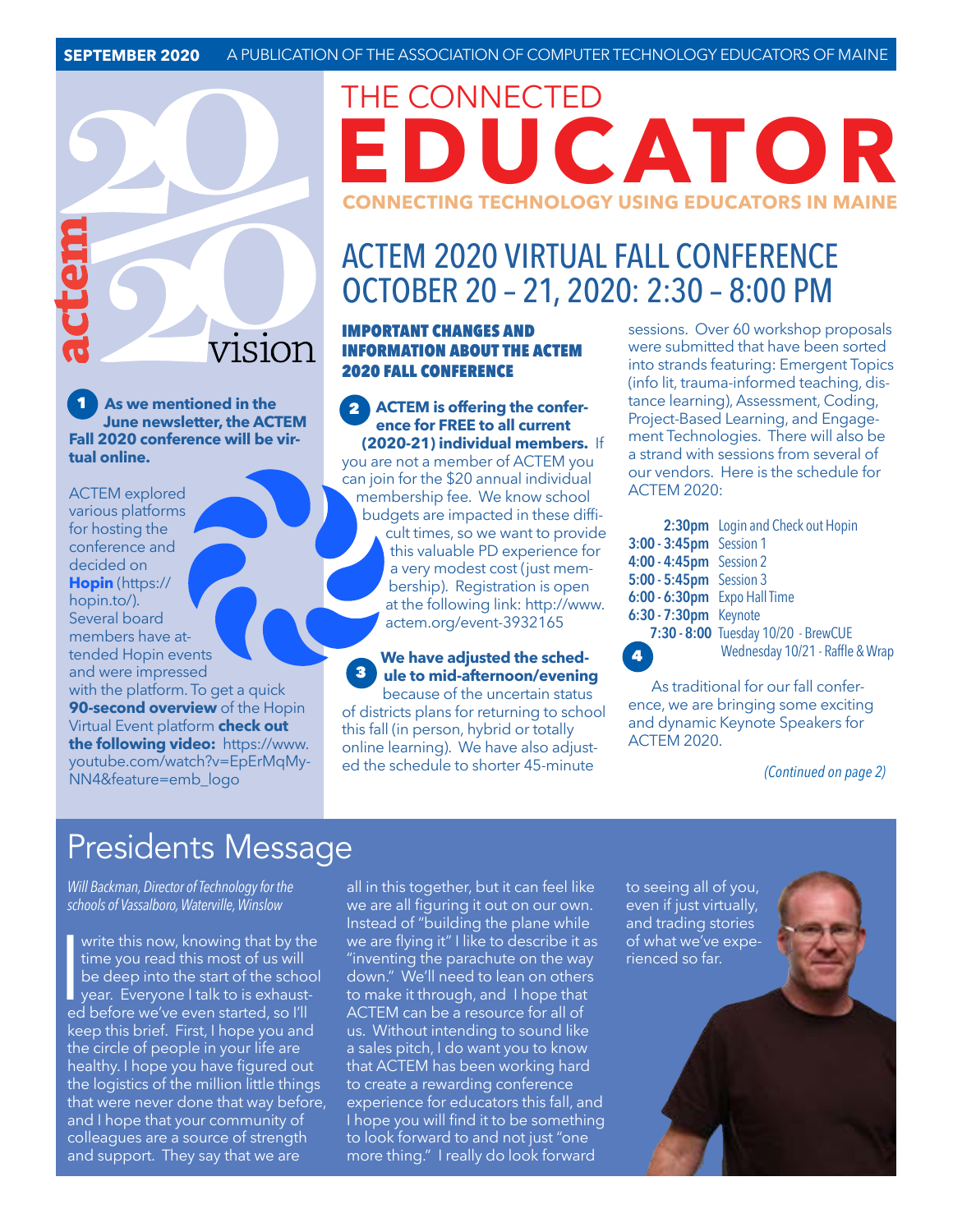

**P.O. BOX 187 GORHAM, ME 04038**

**BOARD OF DIRECTORS William** President **Backman** [wbackman@aos92.org](mailto:wbackman%40aos92.org%20?subject=)

**Mike** Vice President **Arsenault** [mike\\_arsenault](mailto:mike_arsenault%40%20%20%20yarmouthschools.org?subject=)  [@yarmouthschools.org](mailto:mike_arsenault%40%20%20%20yarmouthschools.org?subject=)

**Deborah** Recording Secretary, **White** ACHIEVE Co-Chair [flickatomte@gmail.com](mailto:flickatomte%40gmail.com?subject=)

**Scott** Treasurer **Nason** snason@bonnyeagle.org

**Gary** ACTEM Executive Director **Lanoie** [glanoie@actem.org](mailto:glanoie%40actem.org?subject=)

**Andrew** METDA Representative **Wallace** ATW@spsd.org

**Dennis** Professional Development **Kunces** [dennis.kunces@gmail.com](mailto:dennis.kunces%40gmail.com?subject=)

**Rachel** Newsletter/Graphics **Guthrie** [rguthrie@smccme.edu](mailto:rguthrie%40smccme.edu?subject=)

**Crystal** Past Conference Chair **Priest** [cpriest@crcsme.org](mailto:cpriest%40crcsme.org?subject=)

**Jaime** Educator of Year Co-Chair **Ela** [jaime.ela@rsu4.org](mailto:jaime.ela%40rsu4.org?subject=)

**Barbara** [bgreenst2001@gmail.com](mailto:bgreenst2001%40gmail.com?subject=) **Greenstone** Past Conference Chair

> **Cheryl** Conference Co-Chair **Oakes** [cheryloakes50@cgmail.com](mailto:cheryloakes50%40cgmail.com%20?subject=)

**Stephanie** Conference Co-Chair **Cheney** cheney@lincolnacademy.org

**Suzanne** Tech Integrator Representative **Simmons** ssimons@bonnyeagle.org

**Laurie** Social Media Manager **Delaney** delaney@bonnyeagle.org

**actem 20-21 BUSINESS MEETINGS** 

**Sept. 24, 2020** - *Virtual Zoom*

**Dec.10, 2020** - Virtual ZOOM Meeting

**March 11, 2021** - Cross Office Building Room 103A-B: Augusta, ME

**May 13, 2021** - Cross Office Building Room 103A-B: Augusta, ME

ACTEM Business Meetings are held from 9:30 AM-Noon followed by METDA Meetings from 1:00 PM-3:30 PM

## *2020 Conference Going Virtual!*

*(Continued from Cover)*



### **Tuesday – October 20th at 6:30 PM Anthony Johnson, Jr.**

Anthony Johnson is not your regular educator who followed a traditional path in life. Early on, he had to endure a myriad of hardships, which caused him to drop out of school on several occasions. For Anthony Johnson, failure was the only option he had, however, it did not deter him from pursuing a life-long dream of becoming an educator. After obtaining a GED and working hard to provide for his family financially, Mr. Johnson earned a Bachelor's degree in education. This was the impetus for the innovative educator he has become today. What makes Anthony Johnson a gem is that he cultivates and fosters a learning environment unlike any other seen in this country.

### **Wednesday – October 21st at 6:30 PM Kerry Gallagher**

Kerry is the Assistant Principal for Teaching and Learning at St. John's Prep in Danvers, MA. She is also the Director of K-12 Education for ConnectSafely.org – internet safety non-profit in Palo Alto, California – a FutureReady Instructional Coach, ASCD Emerging Leader, Adobe Education Leader, PBS LearningMedia Digital Innovator, and EdSurge Columnist.

Kerry has served as a middle & high school teacher and digital learning specialist for nearly 20 years, and her passions include digital citizenship and effective integration of curriculum, pedagogy, and edtech. She is on social media @KerryHawk02 and her website is www.KerryHawk02.com.



**DUE JULY 1ST** YOUR ACTEM MEMBERSHIP **ACTEM has a fixed membership year from July 1st – June 30th annually.** 

**All memberships are up for renewal on July 1st 2020** 

- Individual ACTEM Membership Benefits (\$20 annually)
- Quarterly newsletter "The Connected Educator"
- Lunch at quarterly business meetings
- Discounted registration fees at the annual ACTEM conference and other sponsored PD
- Opportunity to apply for Professional Development reimbursement up to \$400

• Access to OverDrive eBook & audio book PD library

• Educational discounts on software & other items (as permitted by vendor) Membership can be renewed by sending a PO or check to the ACTEM office at P.O. Box 187, Gorham, ME 04038. Members may also renew online with a credit card or PayPal at http://actem.wildapricot.org/join.

 $\bullet$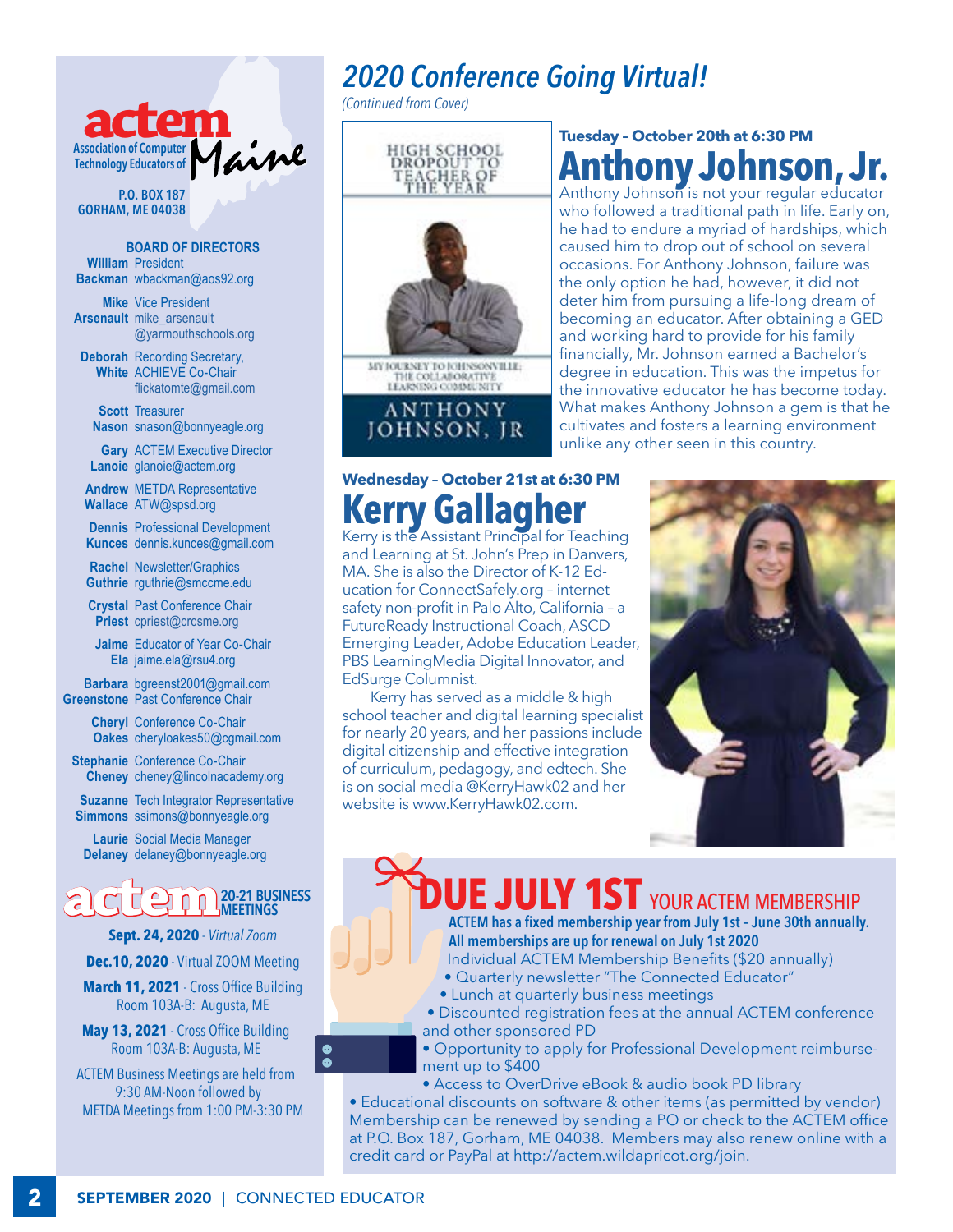## **Hopin Virtual Event Platform Overview**

opin is a virtual event venue with multiple interactive areas that are optimized for connecting and engaging. Event attendees can move in and out of rooms just like an in-person event and enjoy the content and networking c optimized for connecting and engaging. Event attendees can move in and out of rooms just like an in-person event and enjoy the content and networking connections built into the system.

Pictured on

the right is what the app will look like in the App Stores. Hopin offers the following areas inside the ACTEM virtual conference once you login:

Stage

丛

≖

Expo Booths



**ACTEM** 

ACTEM is is an independent, dynamic professional organization, which strives to influence quality teaching and learning through the effective use of technology

**Click the following for a brief (2.5 minutes) overview video of the Hopin attendee experience: [https://www.youtube.com/](https://www.youtube.com/watch?v=QRBVbUCNTTg
) [watch?v=QRBVbUCNTTg](https://www.youtube.com/watch?v=QRBVbUCNTTg
)**

### VITA-LEARN ANNOUNCES NEW EXECUTIVE DIRECTOR JEFF MAO



*Burlington, VT (July 23, 2020)*  Vita-Learn is excited to welcome Jeff Mao as our new executive director.

Jeff has deep roots in education technology in New England dating back to his first teaching position at Brewster Academy in NH where he was part of their launch of a 1:1 laptop program in 1993. Later, he served as the Education Technology Director for the State of Maine for ten years leading programs including the Maine Learning Technology Initiative and helping to establish Network-Maine. He has collaborated with the Vermont Agency of Education to help establish a multi-state contract to facilitate purchasing 1:1 solutions. He was also a keynote speaker at VITA-Learn's 2016 Dynamic Landscapes conference in Burlington. He has extensive experience with non-profits and for-profit ed-tech partnerships and can expand the digital consortium work that Vita-Learn has started with technology solution partners.

He has served as a member of the Board for the State Educational Technology Directors Association for six years including two years as Board Chair, and he has an exciting vision for the role of educational technology in today's educational landscape.

"Jeff feels like the perfect match for our organization and its current goals. We are excited to have Vermont educators to meet him as he begins this leadership role in our organization," said Jessica Wilson, President of the Board of Directors, VITA-Learn.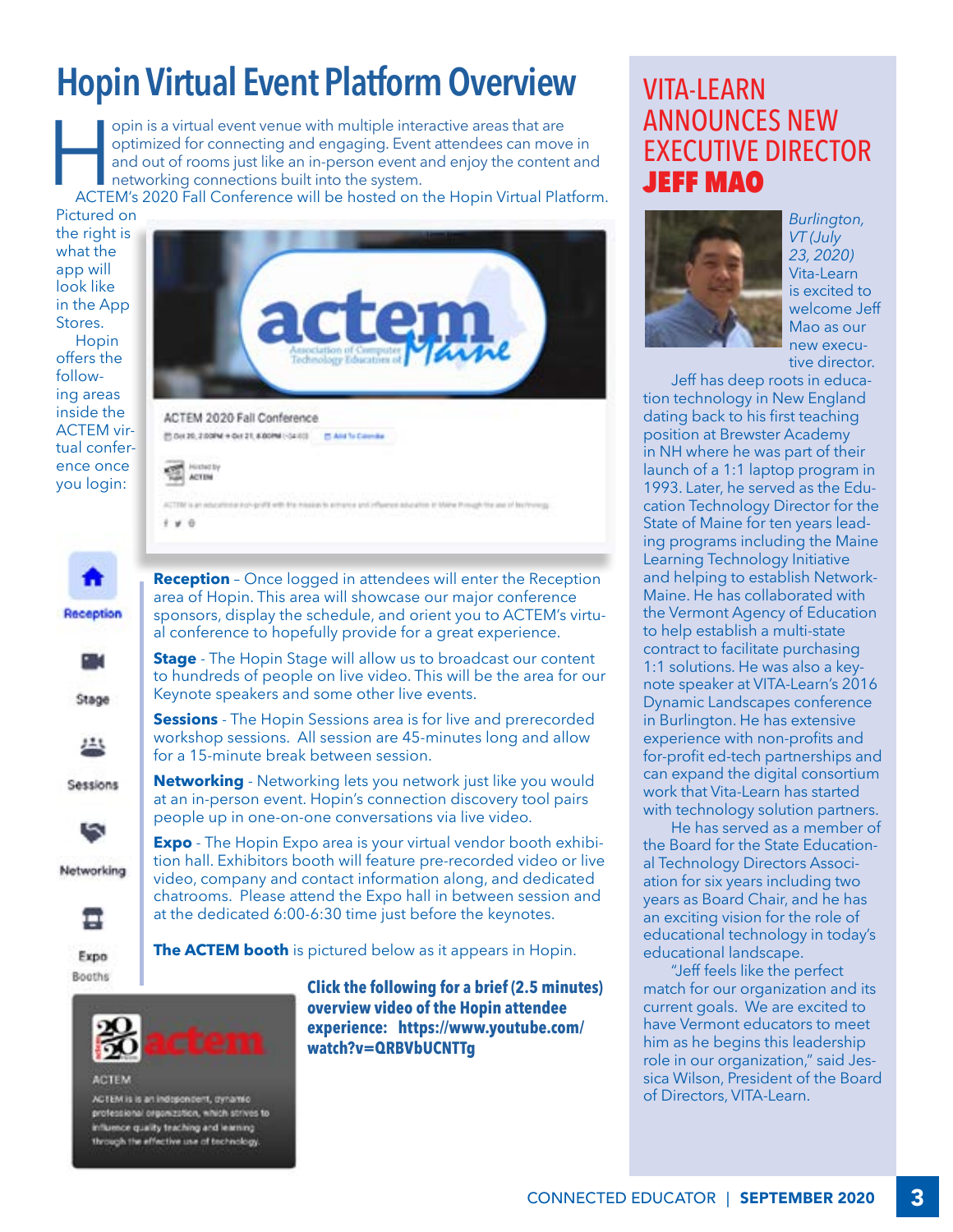# **Schools Will Never Return to Business as Usual.** Here's How They Can Make the Most of Our New Reality.

**R**<br>derino ight now schools are making—and, in some cases, already implementing— tough decisions about where learning should take place this fall. Elected officials are making decisions contrary to recommended guidelines that can leave school leaders in an impossible situation of shouldering accountability for health and safety while lacking the control to do so. Yet educators are still doing their best to prioritize students' psychological and developmental needs in this vacuum of resources, guidance and personnel.

All of this effort may get schools to the starting line in the short-term, but schools need to be thinking about the long-term, too. We—two psychologists at the Yale Center for Emotional Intelligence—spoke to educational leaders and one futurist about what is needed to make this new reality work for educators and students in the long run.

"Schools will never return to business as usual," predicts futurist Andrea Saveri. A futurist analyzes quantitative and qualitative data from current trends in order to predict the alternative scenarios that could play out in conditions of uncertainty, and Saveri's work focuses on education mapping specifically. "The U.S. education system was designed 100 years ago to support the Industrial Revolution," Saveri explains. "A shock like the pandemic shows just how rigid the institution really is. The future will only be more 'VUCA'—volatile, uncertain, complex, and ambiguous—because of pressures like globalization, greater connectivity and climate change. How schools reorganize now, in response to the pandemic, may only be a dry run for what will be increasingly needed in the future."

Saveri's analysis places emotional, interpersonal and cultural competencies at the center of adapting to a rapidly-changing post-industrial world. Uncertain conditions demand creativity and innovation. People will need to be emotionally intelligent and interpersonally skilled in order to collaborate across diverse perspectives to find solutions, as well as to manage the overwhelming feelings of grief, despair and anxiety that a volatile, uncertain, complex and ambiguous world can trigger.

One school that has already adopted this mindset is the New York City Lab School for Collaborative Studies, a public high school led by principal Brooke Jackson. The Lab School laid groundwork years ago by training staff in RUL-ER, a schoolwide approach to social-emotional learning from our Yale Center for Emotional Intelligence; Courageous Conversations, a model for training and coaching organizations on racial equity; restorative circles for community development and conflict resolution and more.

NOTE: RULER is an acronym for the five skills of emotional intelligence [Recognizing, Understanding, Labeling, Expressing, and Regulating]. These approaches teach adults and children how to use their emotions wisely and how to support inclusive, positive relationships to strengthen and grow their communities, which in turn support them. "We can have hard conversations in a way that is caretaking and doesn't create more anxiety, depression and isolation for kids," Jackson says.

In response to COVID-19, the students at the Lab School have been organized into intimate, amphibious squads that can function either in person or at a distance. The squads are autonomous and choose the focus of their interdisciplinary projects together. Courses are taught by two teachers, allowing learning to continue if one develops health issues or leaves. Teachers serve as case managers for students, communicating with families, administrators and guidance counselors. Every morning begins with an in-person or distanced check-in, with mental health the top priority. Jackson's high school students will have virtual spaces for student-led affinity clubs, and students will have opportunities to be teaching assistants, helping younger students with learning challenges and deepening their own relationships to favorite teachers or subjects. Their school day, also shorter, will end with an enrichment "band" where students can choose a deep dive into topics like the 2020 election or a creative writing project about life under COVID-19—without

**Historical Ten**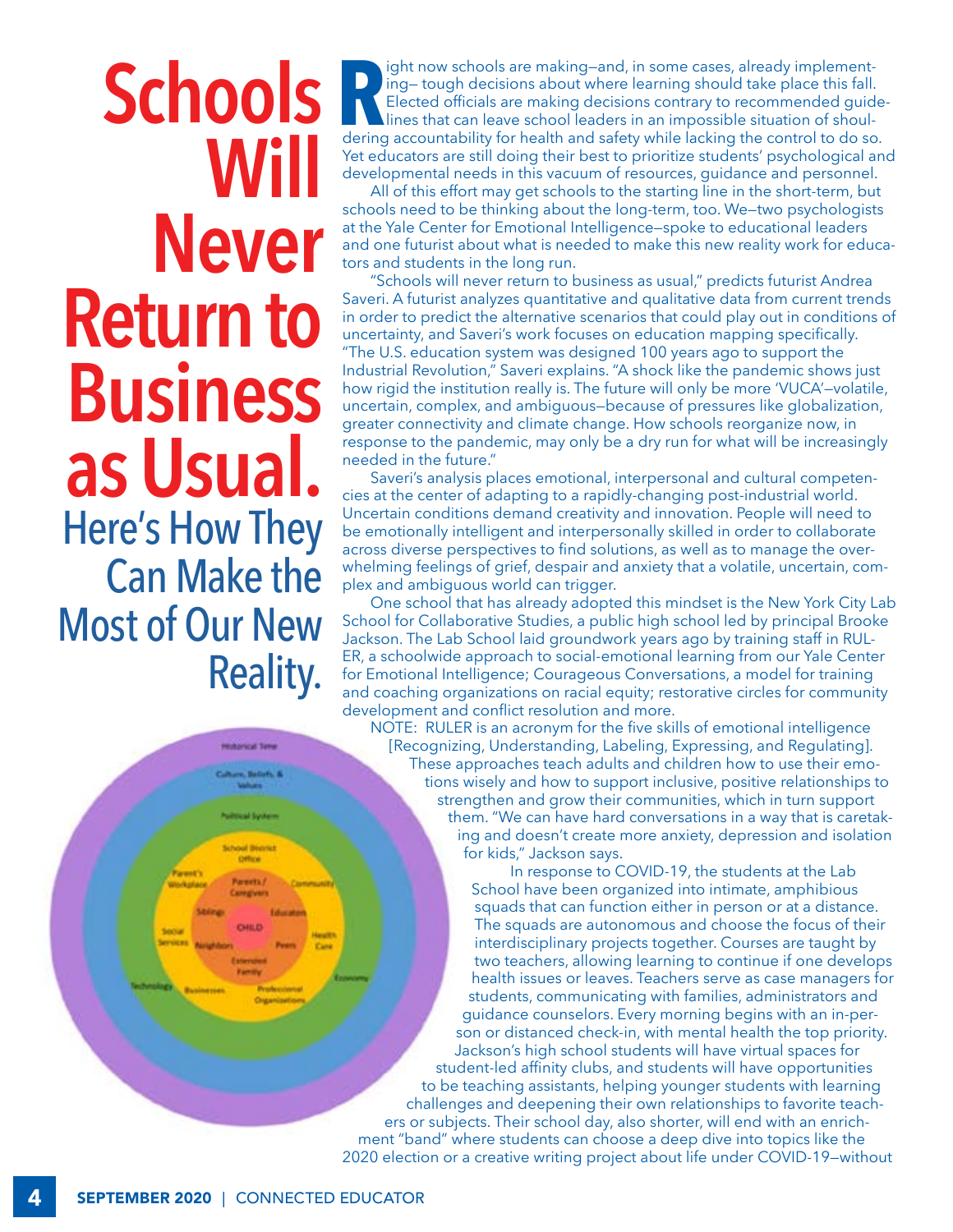homework or tests. Teachers' relationships with one another are also critical, Jackson says. Every Friday, Lab School educators hold a Zoom space for sharing and processing. "I'm going to try to hang on to my teachers," Jackson says. "We might not have a computer lab or new furniture, but I know everyone will chip in to help problem-solve. We are brothers and sisters, and the water's too heavy for any one educator."

Dawn DeCosta, principal of Thurgood Marshall Academy Lower School in Harlem, has always prioritized emotional and social skills but is leading her fall planning with new, developmentally appropriate opportunities. DeCosta's elementary school students will be able to have question-and-answer sessions with their teachers about living with the new safety quidelines. They'll also spend the first month getting to know each other by creating visual projects on identity, culture and family. The school day, whether in-person or virtual, will be shorter, structured by predictable routines, and interspersed with "brain breaks" for meditation, gratitude practices, checking in with feelings or community kindness projects. But DeCosta adds, "Our teachers responded to distance learning in inspired ways, but teachers, alone, cannot do everything that's being asked of them. Schools need real help from their

communities."

| Technologists                                   | Can help families and teachers secure and learn to use the<br>tools in creative ways that advance distance learning, such as<br>Wi-Fi, devices and virtual learning platforms.                                                                                                                                                          |
|-------------------------------------------------|-----------------------------------------------------------------------------------------------------------------------------------------------------------------------------------------------------------------------------------------------------------------------------------------------------------------------------------------|
| Architects and<br>builders                      | Can share expertise around creating new spaces or recon-<br>figuring existing for learning, eating and playing to provide<br>greater distances between people while retaining humanity<br>and connection.                                                                                                                               |
| Psychological<br>services                       | Can support children, parents and educators through unprec-<br>edented emotional distress. State psychological organizations<br>can help by linking psychologists, therapists and trauma<br>specialists with local schools, and schools can create nimble<br>Psychological First Aid teams to respond to incidents of critical<br>need. |
| Community<br>social services                    | Can connect with schools to help parents with housing inse-<br>curity, unemployment and financial assistance, childcare, and<br>family and medical leave rights.                                                                                                                                                                        |
| Pediatricians<br>and nurse<br>practitioners     | Can provide frequent COVID-19 testing, routine vaccinations<br>and screening for other health concerns since people are<br>avoiding hospitals and delaying routine health checkups.                                                                                                                                                     |
| <b>Bodyworkers</b><br>and somatic<br>therapists | Can mitigate trauma by teaching adults and children how to<br>settle stress in their bodies, since many children are experienc-<br>ing more severe bouts of stress and grief now than normal.                                                                                                                                           |
| Food<br>providers                               | Can creatively address food insecurity among families that are<br>facing a loss of income, or who rely on schools to provide up<br>to three meals a day.                                                                                                                                                                                |
| Artists and<br>designers                        | Can create aesthetic, compassionate solutions to problems<br>like children's fear of masks, their need for a physical hug or<br>touch of reassurance or their sadness over sick or deceased<br>family members.                                                                                                                          |
| Philanthropists                                 | Can underwrite innovative education trials and grantors can<br>continue to step up to supplement educational funds.                                                                                                                                                                                                                     |
| Parent<br>associations                          | Can maintain lists of resources for food, employment, financial<br>assistance, violence prevention hotlines, psychological and<br>medical services, substance abuse and more. They could host<br>gatherings or webinars to share coping strategies and provide<br>other resources.                                                      |

DeCosta's holistic view is consistent with 40 years of research in developmental science, which shows that an individual does not shoulder wellbeing alone. The systems in which an individual is embedded are also responsible. When the people in environments outside of families and schools support children's needs, children do better.

DeCosta details the kinds of support she'd like to see from the wider community, for distance and in-person learning:

The map of each school's needs and resources will be different, but emotional wellbeing and community support must be consistent priorities throughout.

Children do better when environments align to support development. (Adapted from Bronfenbrenner, U. & Morris, P. (2006))

The Lab School and Thurgood Marshall Academy are models for how schools can rise to meet the challenges of these trying times. They also hold the promise of the systemic transformation needed to benefit our children's futures.

## **∠**edSurge

#### By Diana Divecha and Robin Stern EdSurge, Aug 19, 2020

 *Diana Divecha is Assistant Clinical Professor at the Yale Child Study Center and Yale Center for Emotional Intelligence.*

 *Robin Stern is Associate Director of the Yale Center for Emotional Intelligence and a psychoanalyst in practice.*

*This story is part of an EdSurge Research series about how school communities across the country are connecting research and practice. These stories are made publicly available with support from the Chan Zuckerberg Initiative. EdSurge maintains editorial control over all content. (Read our ethics statement here.) This work is licensed under a CC BY-NC-ND 4.0.*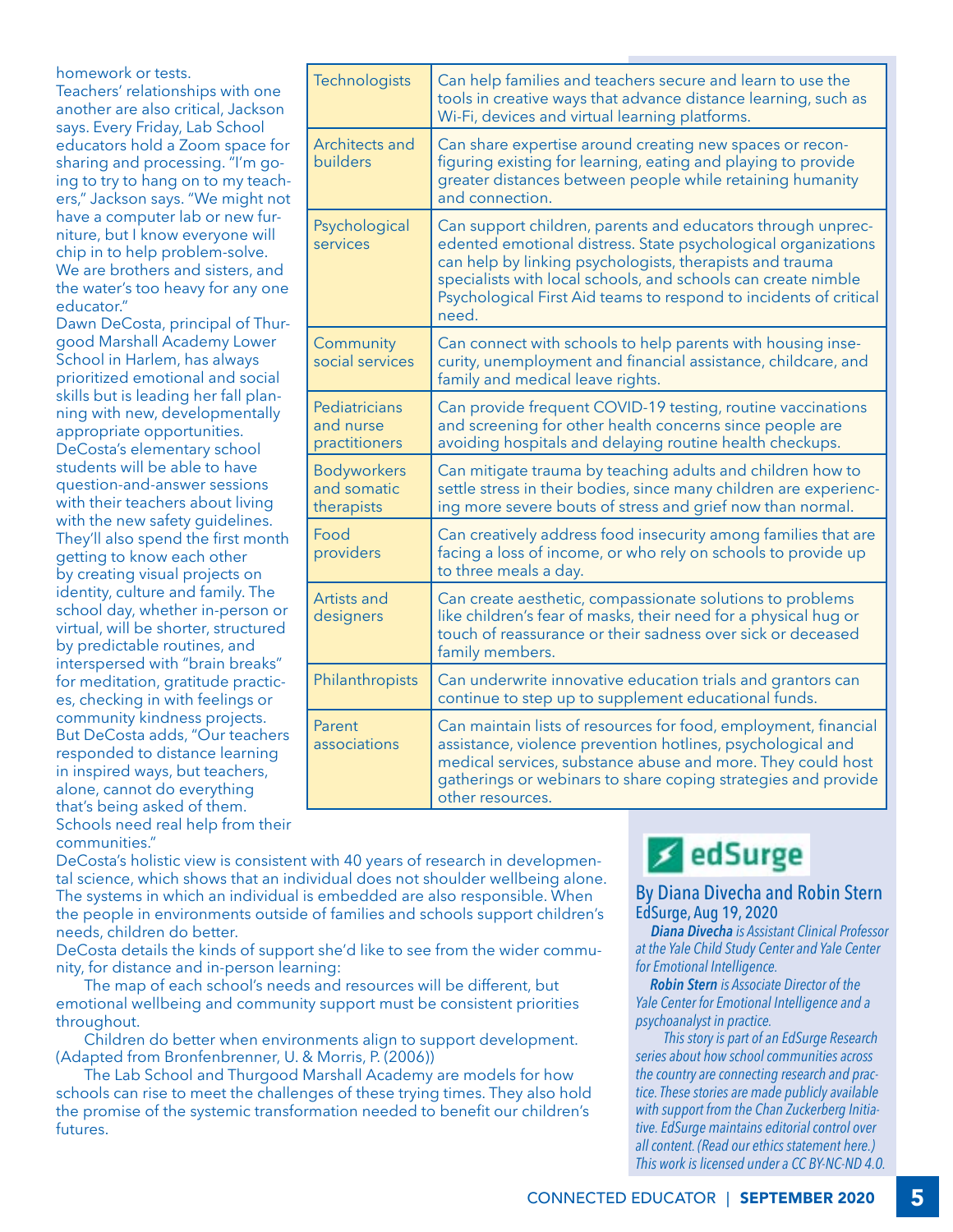## MASSCUE 2020 **Coming To You Virtually**

Coming to YOU this October: the 2020 MassCUE and M.A.S.S. Fall Conference, co-sponsored by the Massachusetts Computer Using Educators (MassCUE) and the Massachusetts Association of School Superintendents (M.A.S.S.) from October 13-17, 2020.

We are collaborating with Tech & Learning to provide an innovative, user-friendly digital platform to bring over 250 workshops, social events and keynotes live and on-demand directly to you, no matter where you are. It goes without saying that this school year will be like no other. Our commitment to you is to deliver an experience

that meets your needs as an educator, regardless of your role in schools. Featuring thought leaders and educators from around the country, this five-day conference can be attended from the comfort of your home, and since all sessions will be available "on demand" until December 31, 2020, you don't have to worry about missing a thing. Join us as we learn and network with educators across the country. We look forward to you joining us!

 The full conference website went live on August 28th! Check it out at: [https://www.masscue.org/](https://www.masscue.org/event/virtual-fall-conference-2020/) [event/virtual-fall-conference-2020/](https://www.masscue.org/event/virtual-fall-conference-2020/)

### **ISTE News COVID-19 Education Coalition Update**

The<br>
toc<br>
IST<br>
as a<br>
questions. he COVID-19 Education Coalition is continuing to release resources and tools to support educators and parents during extended school closures. ISTE and EdSurge have curated a list of free tools and resources as well as an Educator Help Desk where experts will answer your online learning

The Social & Emotional Learning working group has released a SEL Resource Center: Whole Child Approaches . A collection of curated resources promoting students' social, emotional, and cognitive development during remote learning. Using a Whole Child approach, the resources focus on how to build and maintain the 3Rs: relationships, resilience and routines. Access the resources here and help amplify the message. Special shout out to Illinois Digital Educators Alliance for their work in this release.

The Personalized Learning working group has supported the release of building Blocks for Equitable, Remote Learning . A project spearheaded by LearnLaunch, this will help guide and support district and school leaders as they plan for the implementation of high-quality, equity-centered remote and hybrid learning as schools prepare for fall reopening. Special shout out to New Hampshire Society for Technology in Education for their work in the release of this.

The Centering Equity working group has released two additional resources: Questions for Proactive and Equitable Educational Implementation and Associated Resources. Their Questions for Proactive and Equitable Educational Implementation identify 4 key considerations (accessibility, capacity, learning opportunities,

**COVID-19 EDUCATION**<br>COALITION member LearningKeepsGoing.org

and outcomes) for 11 systematically disadvantaged groups: American Indian students, Black students, other racial and ethnic minority students, students with disabilities, English Learners, homeless students, low income students, students in the foster system, LGBTQ learners, migrant learners, rural and remote learners.

Keep up-to-date with the Education Coalition and the tools being released at the following link: https://www.learningkeepsgoing.org/ education-coalition.

### **ISTE Student Standards Videos**

oday's students must be prepared to thrive in a constantly evolving technological landscape. The ISTE Standards for Students are designed to empower student voice and ensure that learning is a student-driven process.

 $\begin{array}{c} \hline \ \hline \ \hline \end{array}$ The ISTE Standards for Students videos, show what the standards look like in action. Videos feature educators across age-bands, content areas and in a wide variety of lesson types. The series of 28 videos have now been embedded into the ISTE Standards website. Check them out at the following link: https://www.iste.org/standards/for-students

 $\prod_{\text{data}}$ he 2020 Maine App Challenge winners were celebrated virtually on June 23rd. Congratulations to our top three finishers, all female, a first for the Maine App Challenge! Casco Bay High School received a \$500 award for having the most submissions. The Challenge is sponsored by Tyler Technologies.

**1st place: How to Help** *Parker Harnett - Junior, Yarmouth HS* Find ways to donate time, money, and stuff. Organizations can register so people can find them.

**2nd place: Physics Phone A Friend** *Sarah Hagan - Sophomore, Cape Elizabeth HS*  An educational tool to help students with physics. The core is a calculator to allow students to fill in known values for the kinematic equations and includes a mascot and jokes shown when correct answers are given.

**3rd place: Scoregenix** *Elena Miller - Sophomore Yarmouth HS* Scoregenix will keep a scorebook for a softball or baseball game. The user enters the result of each pitch and the app keeps track of everything that happens during the game. After the game is finished, the user can export the scoresheet to Excel.

## MAINE APP **CHALLENGE WINNERS** ANNOUNCED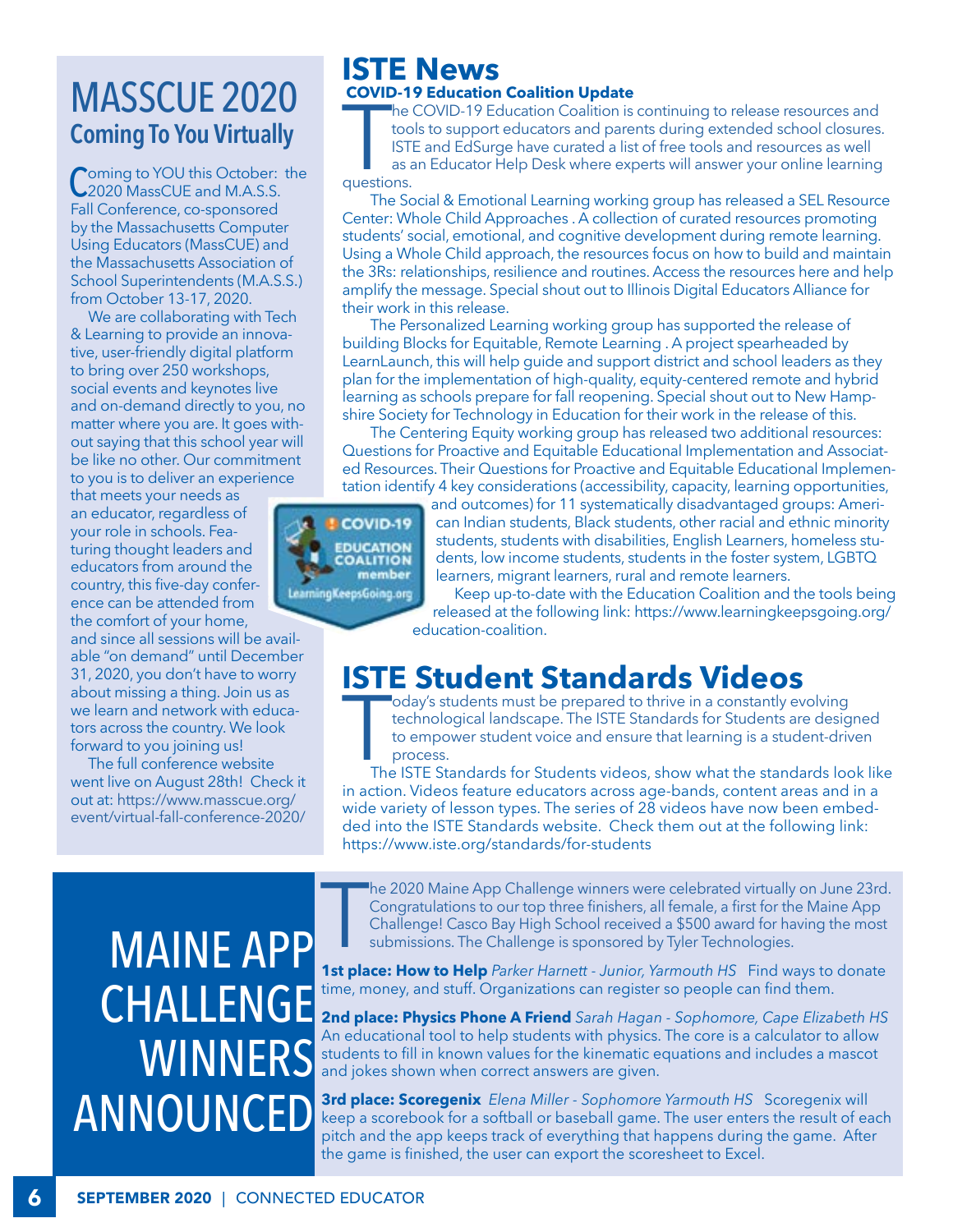

## **ISTE 2020 Live November 29 – December 5, 2020**

very year for four decades, the ISTE conference has brought together<br>a passionate community of teachers, education leaders, tech provide<br>and researchers from around the world. By building on our tradition of<br>"learning firs very year for four decades, the ISTE conference has brought together a passionate community of teachers, education leaders, tech providers and researchers from around the world. By building on our tradition of "learning first, technology second" and sharing innovative practice to changemakers and innovators in education.

That's why when the COVID-19 pandemic made it impossible to meet in our normal time at the end of June, we were grateful to be able to reschedule the event for this November. Unfortunately, COVID-19 has not been contained and it has become clear that it would not be safe to bring our community together face-to-face in 2020.

At the same time, we have heard from so many of you that this may be the most important year ever to hold the ISTE conference. Fortunately, for the last several months we've had a team planning for the potential scenario that a face-to-face conference might not be possible. We're excited to announce that ISTE20 will be held entirely virtually from Nov. 29 through Dec. 5, 2020. What we have planned will be anything but your typical online conference. We're developing a custom platform just to build in the types of interactivity we feel are so important for our ISTE community. You can expect an immersive experience with seven (shorter) days of amazing learning opportunities led by outstanding educators on relevant topics like creating equity and community in blended and online environments, teaching creative project-based learning, and offering meaningful feedback and assessment in remote settings. You can expect opportunities to easily connect with educators, presenters and exhibitors in chats, meetups and virtual hallway conversations, as well as hands-on tool demos and peer-to-peer collaborations.

You can expect a variety of formats, a flexible schedule, and hundreds of learning opportunities, with ongoing access to session videos and content for six months after the event. Attendees will experience interactive sessions, powerful stories of inspiration, thought leadership, and just-in-time strategies to address the challenges of the moment.

We agree that this is the most important year to ever hold the ISTE conference, and we're going to push the limits on what online collaboration can be. We hope you'll join with us for our most transformational ISTE event ever! Click the following to register for ISTE 2020 Live: [https://conference.iste.](https://conference.iste.org/2020/index.php#rates_section) [org/2020/index.php#rates\\_section](https://conference.iste.org/2020/index.php#rates_section)

## Vermont Fest 2020  $\mathbf{O}$ Grober  $29-31, 2020$

We are excited to announce<br>that the annual Vermont<br>Fest Conference dates<br>28-31, 2020, and we're looking that the annual Vermont Fest Conference dates have been set for October forward to hosting another terrific event! This year, we've joined with VTVLC and the Northeast Online Learning Institute's Online & Blended Learning Conference. Together we will gather experts and innovators in digital learning from around the region and the nation.

We are still seeking more featured speakers and workshop presenters. If you are interested in presenting, please contact us!

The event will be held online using an event platform designed to host conferences so that you can not only attend live interactive sessions, but video chat with speakers, other attendees, and exhibitors in ad-hoc video chats. The schedule will begin in the afternoon hours and extend into primetime hours in the evening to minimize conflicts with the school day. We will hold birds-of-a-feather dinner gatherings, and we encourage you to bring your dinner and eat with friends and colleagues, new and old! Just be careful you don't spill on your computer!

Registrations will open soon! Visit the conference website: https:// vita-learn.org/vermontfest/

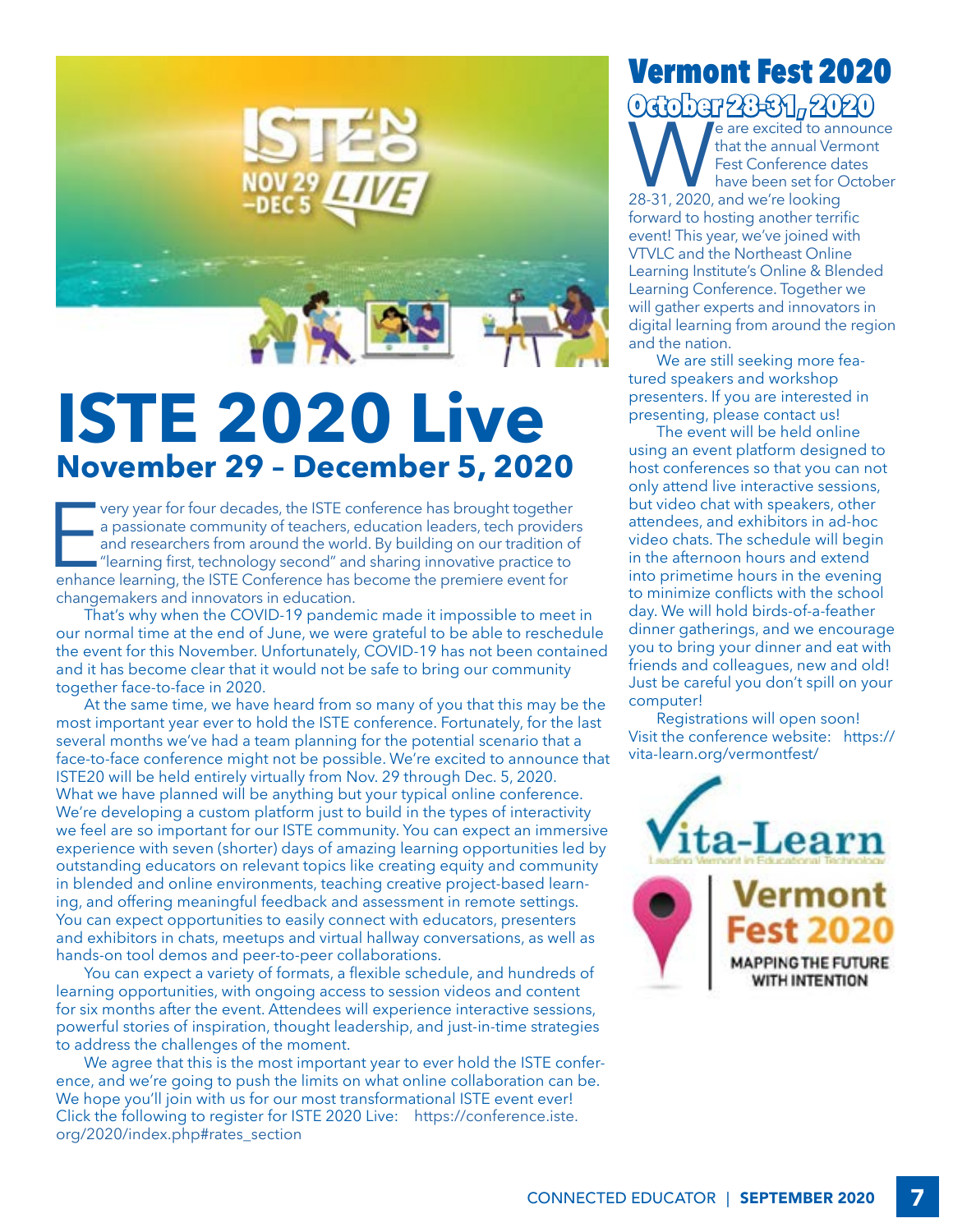## **OverDrive**



**u** eBooks ດ Audiobooks

## **ACTEM's OverDrive PD Library**

**Are you an individual ACTEM member? If so, one of the benefits of membership includes access to ACTEM's OverDrive Professional Development Library.** 

**Your membership allows you to borrow up to 2 books at a time for up to 3 weeks. Our collection includes books from many of our previous keynote speakers including: Joe Sanfelipo, Jennie Magiera, Carl Hooker, Rushton Hurley and also our 2019 keynote speakers, Tom Murray and Michael Cohen.**

**To access the library got to http://bit.ly/ACTEM-overdrive All you need to login to your account is your email address that is associated with your ACTEM membership.** 

#### **OVERDRIVE TRAINING RESOURCES**

**Learning how to use OverDrive is easy and can into your busy schedule. OverDrive features access to on-demand training modules, downloadable PDFs, upcoming webinars, and tools to help you any time of day or night.** 

**To access these resources go to: [https://resources.overdrive.](https://resources.overdrive.com/k-12-schools/how-to-videos/sora/) [com/k-12-schools/how-to-vid](https://resources.overdrive.com/k-12-schools/how-to-videos/sora/)[eos/sora/](https://resources.overdrive.com/k-12-schools/how-to-videos/sora/)** 

## FBI ISSUES WARNING OVER WINDOWS 7 END-OF-LIFE

he Federal Bureau of Investigation sent a private industry notification (PIN) on Monday to partners in the US private sector about the dangers of continuing to use Windows 7 after the operating system reached its official end-of-life (EOL) earlier this year.

 $\begin{array}{c} \hline \ \hline \end{array}$  Fro From a report: "The FBI has observed cyber criminals targeting computer network infrastructure after an operating system achieves end of life status," the agency said. "Continuing to use Windows 7 within an enterprise may provide cyber criminals access in to computer systems. As time passes, Windows 7 becomes more vulnerable to exploitation due to lack of security updates and new vulnerabilities discovered. "With fewer customers able to maintain a patched Windows 7 system after its end of life, cyber criminals will continue to view Windows 7 as a soft target," the FBI warned. The Bureau is now asking companies to look into upgrading their workstations to newer versions of the Windows operating system.

## WONDER LEAGUE ROBOTICS COMPETITION

The Wonder League Robotics Competition (WLRC) started in 2015 and ha<br>now reached more than 78,000 kids over the last four years. This growing<br>network of coding and robotics teams uses our all-inclusive program to<br>inspire a he Wonder League Robotics Competition (WLRC) started in 2015 and has now reached more than 78,000 kids over the last four years. This growing network of coding and robotics teams uses our all-inclusive program to inspire an early love of coding, computer science, tangible learning, and

problem-solving, growth mindset, and creativity skills while learning to code.

#### **Why should you join the Wonder League Robotics Competition?**

- To develop computational thinking skills Through coding and problem solving, teams can equip themselves with essential 21st century skills.
- To build teamwork and community spirit 63% of coaches found a growth in teamwork, collaboration and perseverance in their teams.
- You can participate for FREE There are no entry fees, no fees for accessing challenges, and did we mention, no travel required?
- You will compete virtually from anywhere in the world It's a virtual competition! Teams complete missions at their own pace and submit results via our online portal.
- Timeline:
- September 14th Mission will be released
- Dec. 31st Registration close
- Jan. 15th Submissions Due

To find out more information about the Wonder League Robotics Competition, check out the following website: [https://www.makewonder.com/class](https://www.makewonder.com/classroom/robotics-competition/)[room/robotics-competition/](https://www.makewonder.com/classroom/robotics-competition/)



## **Register Today for ACTEM 2020 Virtual Fall conference**

- •Individual ACTEM members are FREE
- Non-Members \$20 (Includes Membership)
- Out-of-State Educators \$30

• Online Registration Here - [http://www.actem.](http://www.actem.org/event-3932165) [org/event-3932165](http://www.actem.org/event-3932165)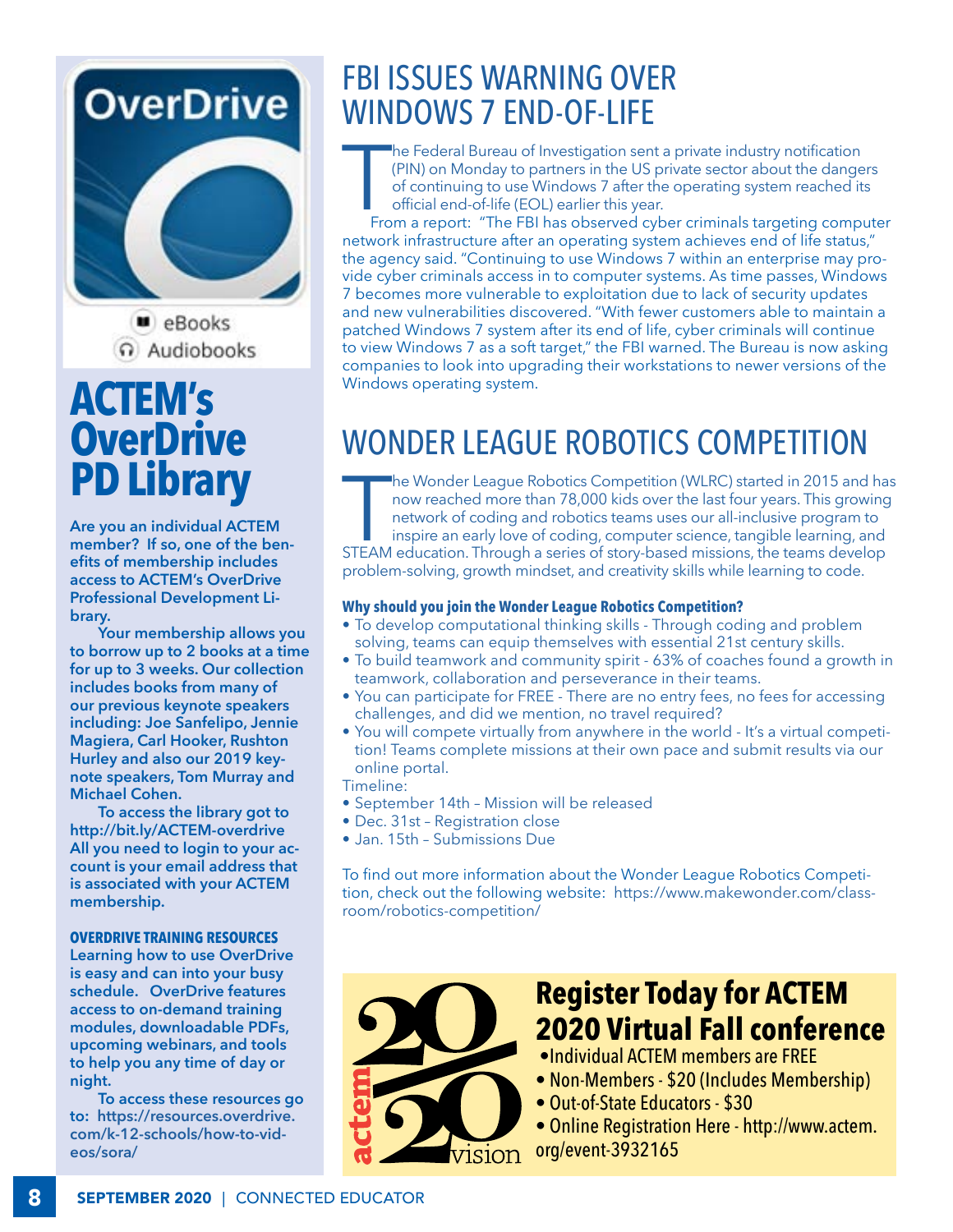

### **SIR KEN ROBINSON CHANGING PARADIGMS**





[youtube.](https://www.youtube.com/watch?time_continue=1&v=zDZFcDGpL4U&feature=emb_logo) [com/watch?](https://www.youtube.com/watch?time_continue=1&v=zDZFcDGpL4U&feature=emb_logo) [time\\_contin](https://www.youtube.com/watch?time_continue=1&v=zDZFcDGpL4U&feature=emb_logo)[ue=1&v=zDZF](https://www.youtube.com/watch?time_continue=1&v=zDZFcDGpL4U&feature=emb_logo)[cDGpL4U&fea](https://www.youtube.com/watch?time_continue=1&v=zDZFcDGpL4U&feature=emb_logo)[ture=emb\\_logo](https://www.youtube.com/watch?time_continue=1&v=zDZFcDGpL4U&feature=emb_logo)

[https://www.](https://www.youtube.com/watch?time_continue=36&v=63Gf8D5i59A&feature=emb_logo) [youtube.](https://www.youtube.com/watch?time_continue=36&v=63Gf8D5i59A&feature=emb_logo) [com/watch?](https://www.youtube.com/watch?time_continue=36&v=63Gf8D5i59A&feature=emb_logo) [time\\_contin](https://www.youtube.com/watch?time_continue=36&v=63Gf8D5i59A&feature=emb_logo)[ue=36&v=63Gf-](https://www.youtube.com/watch?time_continue=36&v=63Gf8D5i59A&feature=emb_logo)[8D5i59A&fea](https://www.youtube.com/watch?time_continue=36&v=63Gf8D5i59A&feature=emb_logo)[ture=emb\\_logo](https://www.youtube.com/watch?time_continue=36&v=63Gf8D5i59A&feature=emb_logo)

[https://www.](https://www.youtube.com/watch?time_continue=1&v=zDZFcDGpL4U&feature=emb_logo)

## REMEMBRANCE: SIR KEN ROBINSON

Find School and a distinguished career in<br>
education spanning more than<br>
three decades and was one<br>
who championed creativity and railed ir Ken Robinson had a distinguished career in education spanning more than three decades and was one against an obsession with testing in education, passed away in August at age 70.

"Sir Ken Robinson was the author of bestselling books. He gave the most popular TED Talk of all time **[\(Do schools kill creativity?\)](https://www.youtube.com/watch?v=iG9CE55wbtY)** and was knighted by the Queen at Buckingham Palace. But his biggest legacy may be the generation of educators he inspired with his clarion call to move schools away from becoming rigid test-prep factories and toward something more artistic and liberating."

"During the last two decades, Robinson gained a worldwide following in education and beyond for his belief that children were born curious, with natural talents that should be nurtured by schools. Though too often, he said, a top-down focus on math, reading and testing, at the expense of the arts and creative pursuits, stifled their abilities."

"Many educators credited him with inspiring them early in their careers, and shared quotes and heartfelt stories of brief encounters and lasting impressions. "If you're not prepared to be wrong, you'll never come up with anything original," read one quote favorited hundreds of times on Twitter."

"What a great loss for educators everywhere," wrote Sheryl Abshire, a speaker and former chief technology officer in Louisiana, on Twitter. "I was fortunate to be in the company of and hear this great man speak several times. His wisdom, his wit and his considerable contributions will be missed."

*From the Edsurge Article: Tributes Pour in for Sir Ken Robinson, a 'Source of Insight, Inspiration and Joy for Millions' - By Stephen Noonoo a K-12 editor at EdSurge. The full version of this tribute can be found* **[HERE](https://www.edsurge.com/news/2020-08-23-tributes-pour-in-for-sir-ken-robinson-a-source-of-insight-inspiration-and-joy-for-millions?fbclid=IwAR2eeZKyw0RFTmWEEpDKej6gtwN08p5HMr_NrfKWI89n0ivfeLTX_fWAFh8&utm_source=EdSurgeInnovate&utm_medium=email&utm_campaign=08-26-20&mkt_tok=eyJpIjoiTUdRMU9USmtOakF4TVRFMiIsInQiOiJJM1k0WnlJM1BRclcwWVRoM2hzZ1gwXC9ublAra29ORFR4QTRcL2d4cnUxYVJcLzNCNW1nT3M2dU9nalhhZGk5OTBqb2lkZ3lOMEdcL1U0V2F1ODQ3VXpGak9IclJVblo3eHNUSTFldmlvR1wva1NUVUNoZ0ZNelJhR3c1R1REU0srT0w2In0%3D)***.*

CONNECTED EDUCATOR | SEPTEMBER 2020 9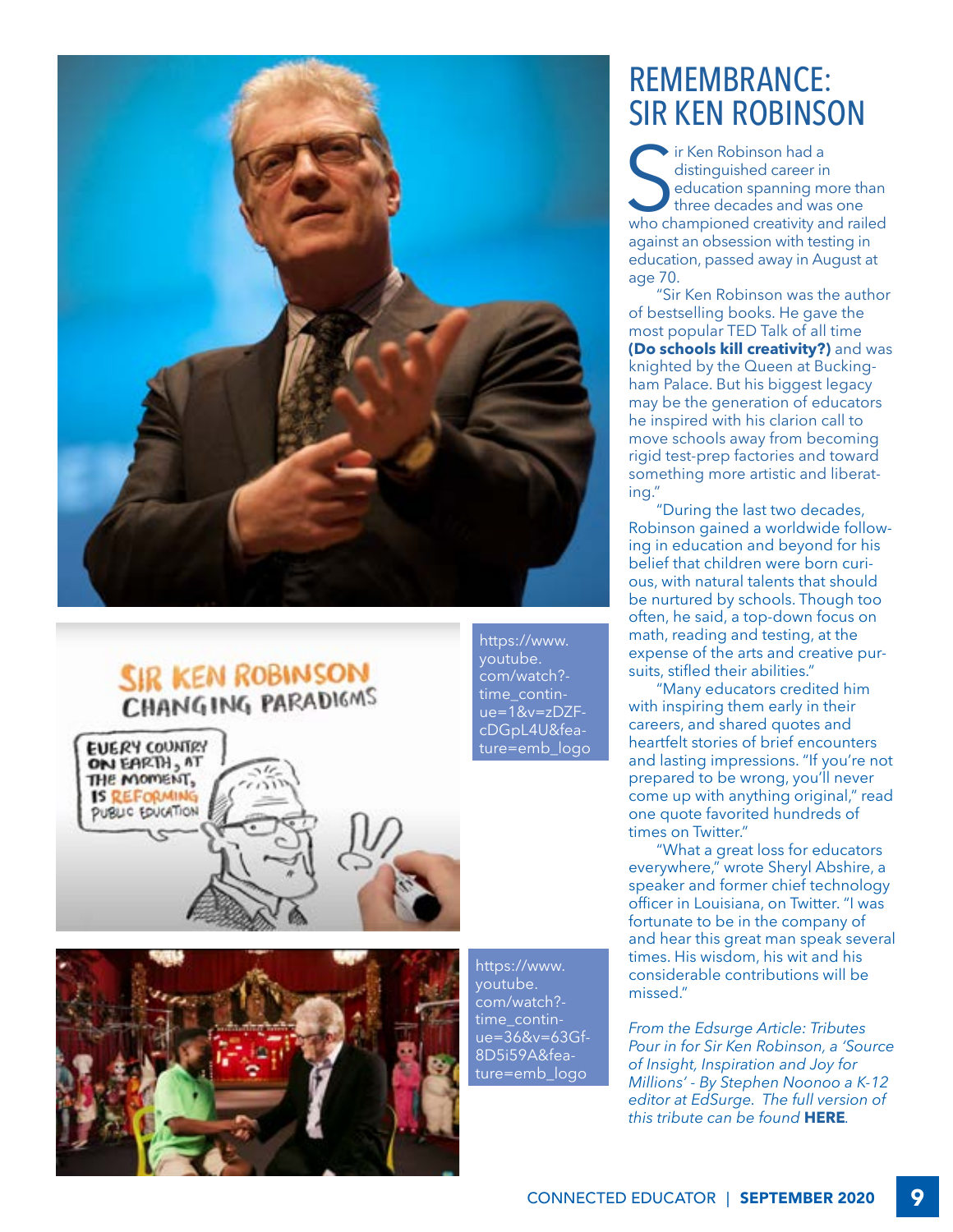# Maine DOE Newsroom

**Maine DOE Specialists Offering Virtual Content Specific Office Hours**

**As educators and schools are preparing for the 2020/2021 school year, Maine Department of Education specialists have begun once again offering regular and on-going virtual office hours in a number of content areas. During these meetings, Department specialists will be available to provide support and guidance regarding distance, hybrid and in-person learning and school supports, as well as to facilitate networking and resource sharing between educators and school staff.**

 **Be sure to check out the Department's Professional Development Calendar on a regular basis to see what is being offered and when. As the school year goes into full swing there will be many more learning and networking opportunities posted there on a regular basis.**

 **As a reminder, the Department also offers an ever-growing library of recorded webinars and sessions to support educators, school staff, and administrators. The library is organized by topic area and it can be found here: [https://www.maine.](https://www.maine.gov/doe/webinarlibrary) [gov/doe/webinarlibrary](https://www.maine.gov/doe/webinarlibrary)**

### **ANNOUNCING LAUNCH OF MOOSE LEARNING MODULE LIBRARY!**

 $\begin{array}{c} \hline \ \hline \ \hline \end{array}$ he Maine Department of Education is excited to announce that the MOOSE (Maine Opportunity for Online Sustained Education) Learning Module Library will launch on Tuesday, September 8th, 2020.

MOOSE will provide free access to a-synchronous, interdisciplinary, project-based learning modules aligned to the Maine Learning Results for all grades, PK-12. Maine educators, curriculum leaders, and educational community organizations have worked all summer to produce these engaging and innovative learning opportunities for Maine's students. While the platform won't be available until September 8th, you can preview the module topics on our website.

We will continue to develop more modules throughout the year and we need Maine educators to join us! Phase II of the module creation work will begin September 8th and last until November 20th. Each participant will be trained in a-synchronous instructional design by Maine DOE digital learning specialists, as well as supported in their content by Maine DOE content specialists. Stipends of \$1000 will be provided for successful completion of the project.

Participants must be Maine educators, including but not limited to curriculum leaders and Maine educational community organizations such as museums, libraries, and educational centers. To register, click here.

For more information please contact Beth Lambert, [beth.lambert@](beth.lambert@maine.gov) [maine.gov](beth.lambert@maine.gov) or Page Nichols, <page.nichols@maine.gov.>

### **MILLS ADMINISTRATION ANNOUNCES \$25 MILLION IN CORONAVIRUS RELIEF FUNDS TO SUPPORT MAINE'S WORKING PARENTS AND SCHOOL-AGED CHILDREN**<br>overnor Mills announced today that her Administration will pro-

Overnor Mills announced today that her Administration will provide \$25 million in federal CARES Act Coronavirus Relief Funds<br>
(CRF) to support Maine schools in developing and offering day<br>
programming for students to suppl vide \$25 million in federal CARES Act Coronavirus Relief Funds (CRF) to support Maine schools in developing and offering day programming for students to supplement in-person instruction. ing hybrid learning models that incorporate both in-person and remote learning days this fall to protect the health of students and school staff. The funds will support Maine's working parents find alternative child care on days students learn remotely while ensuring that all Maine children receive nutrition, supervision, and learning support both in and outside of the classroom.

"As the parent of five now grown daughters I can only imagine how difficult the pandemic has been for working parents trying to balance the demands of their job with their children learning from home or finding child care for when they otherwise would have been at school," said Governor Mills. "The success of our families and the strength of our economy depends on parents being able to safely return to work. Funding these programs is critical to ensure working parents, especially those on the frontlines of our state's pandemic response, stay in the workforce while being confident their children are cared for."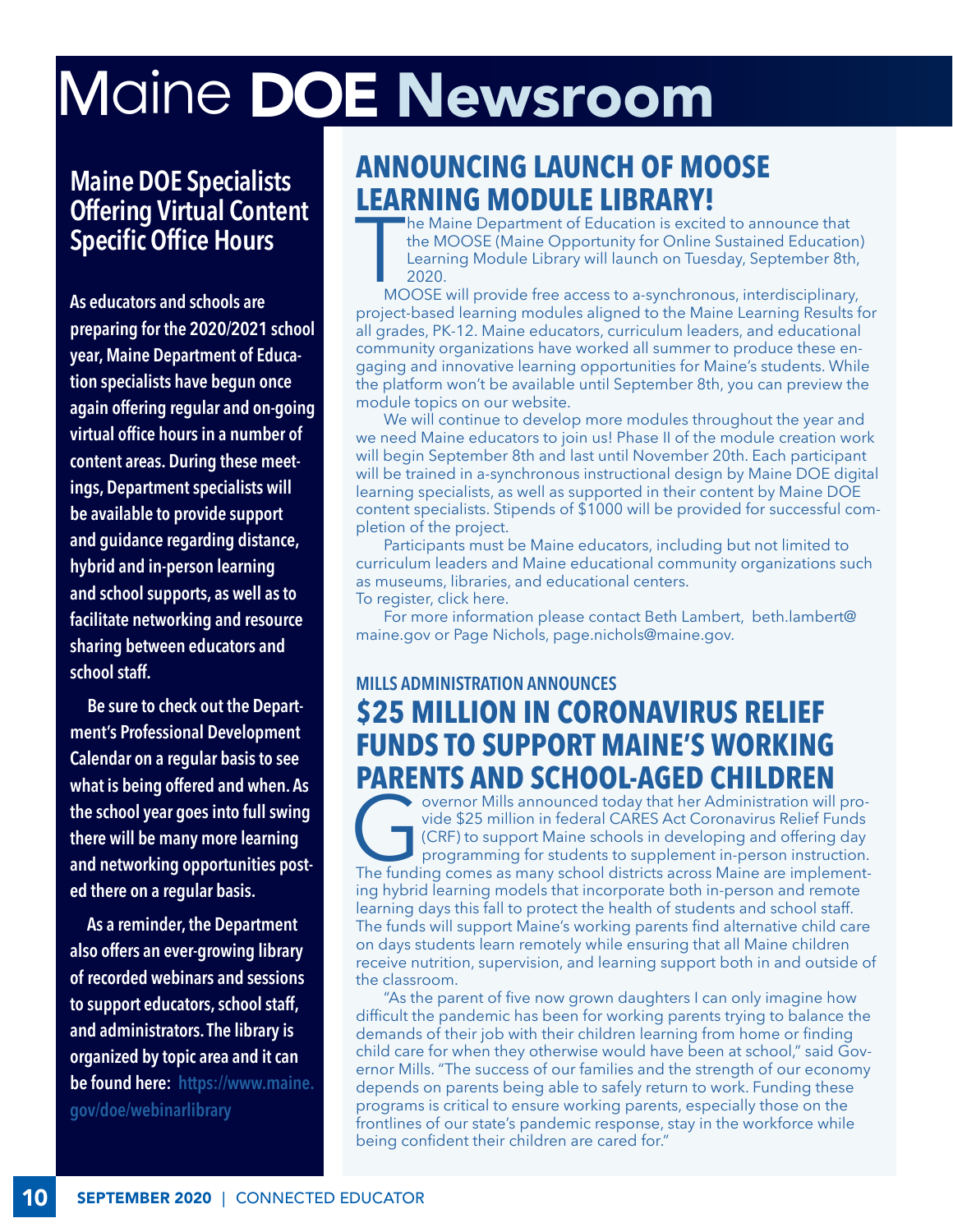The Department of Education will distribute these funds through December 2020. The program is modeled on the 21st Century Community Learning Centers, which provide support to students across the state. Through a simplified application process, school units may apply for funds towards the initial costs of materials and supplies, facilities expansions, and staffing as they work with community partners to establish day programming. The Department will accept applications through September 4, 2020 and may prioritize available funds based on the district's number of economically disadvantaged students. The funding comports with a recommendation of the Governor's Economic Recovery Committee, which highlighted child care as a key stabilization measure for Maine's economy.

"Now more than ever, Maine schools are critical to the infrastructure of our communities," said Commissioner of Education Pender Makin. "These funds will assist with the additional structures and supports that students and their families need."

The funds are the latest effort by the Mills Administration to support Maine families and child care providers during the COVID-19 pandemic. Earlier today, the Maine Department of Health and Human Services (DHHS) announced that it will invest \$1 million in existing funding to support well child visits, vaccinations, and dental care for children covered by MaineCare. In July, DHHS announced it would provide \$8.4 million from the CRF to more than 1,700 Maine child care providers for the extra costs and challenges of operating during the pandemic. Additionally, DHHS is preparing to issue this month the remaining awards to child care providers as part of \$11 million in separate CARES Act funds Maine received through the U.S. Department of Health and Human Services Administration for Children and Families' Child Care and Development Block Grant (CCDBG) program.

The DHHS Office of Child and Family Services, which licenses child care providers, will provide technical assistance for school units interested in establishing partnerships with afterschool and child care programs in their communities, with applications for emergency licenses when necessary, and assistance with implementing COVID-19 health and safety protocols and best practices.

DOE and DHHS coordinated on this initiative as part of the Administration's broader collaboration across Departments through Governor Mills' Children's Cabinet. The Cabinet continues its work to ensure that Maine children enter Kindergarten prepared to succeed and that Maine youth enter adulthood healthy, connected to the workforce and/or education.

### **FIND AN ARRAY OF VIRTUAL SUPPORT SESSIONS CRAFTED JUST FOR MAINE EDUCATORS AND SCHOOL STAFF ON THE MAINE DOE WEBSITE**

The Maine Depart<br>
partnering educe<br>
ule, provide, and<br>
professional de<br>
tions over the summer. he Maine Department of Education's content specialists along with partnering educational leaders from the field continue to schedule, provide, and record a wide variety of virtual support sessions, professional development, and continued and engaging conversa-

Upcoming sessions include everything from supporting PreK and K teachers, remote learning, Multi-tiered Systems of Support, brain centered support, grading equity for ELA, all the way to an Iced Coffee Hour with VPA educators from across the state, and more!

Find a schedule of upcoming sessions here -- [https://www.maine.gov/](https://www.maine.gov/doe/calendar
) [doe/calendar](https://www.maine.gov/doe/calendar
)

Find recorded sessions here -- [https://www.maine.gov/doe/webinarli](https://www.maine.gov/doe/webinarlibrary)[brary](https://www.maine.gov/doe/webinarlibrary)

**MAINE TEACHERS OF THE YEAR ASSOCIATION AND MAINE DOE CREATE SPECIAL "TEACHER TO TEACHER" BACK TO SCHOOL MESSAGE**

The Maine Teachers of the Yea<br>Association, in partnership<br>with the Maine Department<br>of Education, has created a<br>special "teacher to teacher" back to he Maine Teachers of the Year Association, in partnership with the Maine Department of Education, has created a school message to help kick off the 2020/2021 school year. The video message features Maine's current and legacy Teachers of the Year and County Teachers of the Year. Their message is one of compassion, inspiration, hope, self-care, and unity for teachers across Maine as schools, and educators prepare to welcome

back their students in a year like no other. Link to video: [https://maine-](https://mainedoenews.net/2020/08/21/media-release-maine-teachers-of-the-year-association-and-maine-doe-create-special-teacher-to-teacher-back-to-school-message/)

[doenews.net/2020/08/21/](https://mainedoenews.net/2020/08/21/media-release-maine-teachers-of-the-year-association-and-maine-doe-create-special-teacher-to-teacher-back-to-school-message/) [media-release-maine-teachers](https://mainedoenews.net/2020/08/21/media-release-maine-teachers-of-the-year-association-and-maine-doe-create-special-teacher-to-teacher-back-to-school-message/)[of-the-year-association-and-maine](https://mainedoenews.net/2020/08/21/media-release-maine-teachers-of-the-year-association-and-maine-doe-create-special-teacher-to-teacher-back-to-school-message/)[doe-create-special-teacher-to-teach](https://mainedoenews.net/2020/08/21/media-release-maine-teachers-of-the-year-association-and-maine-doe-create-special-teacher-to-teacher-back-to-school-message/)[er-back-to-school-message/](https://mainedoenews.net/2020/08/21/media-release-maine-teachers-of-the-year-association-and-maine-doe-create-special-teacher-to-teacher-back-to-school-message/)